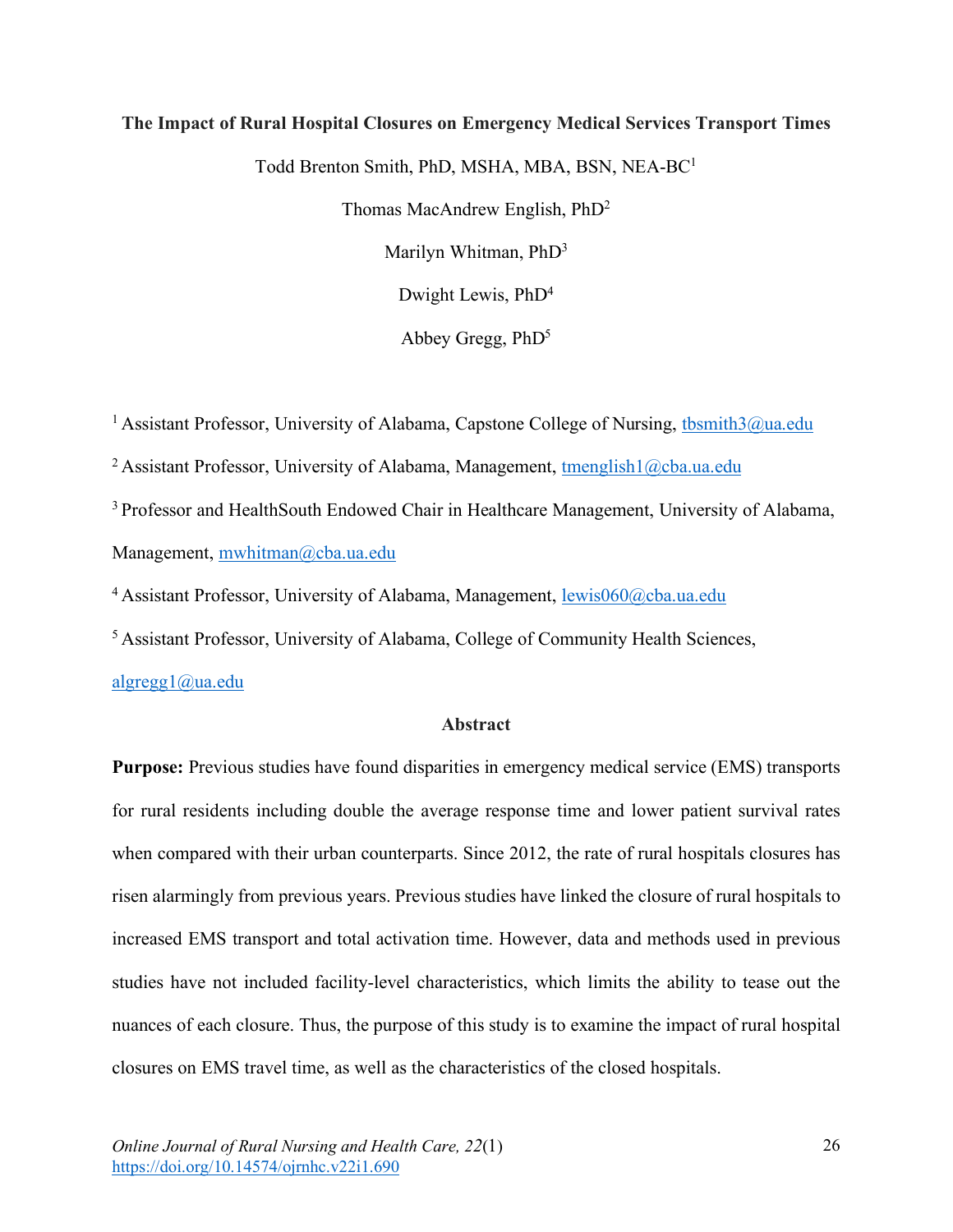**Sample:** Data sources for the study came from a state-level EMS database, the CMS Provider of Service files, and state-level hospital data reports.

**Methods:** Geographic information system software was used to geocode hospital locations and generate service areas based on drive times. We identified rural hospitals that closed in Alabama between 2010-2018 and then identified the 911 call data from the state's EMS database that occurred within close proximity of each of the hospitals of interest, resulting in a sample of 120,802 EMS calls.

**Findings:** We identified five hospital closures within our time period. For one of the five closures, EMS transport time to the emergency department increased by thirteen minutes post-closure. In two of the five closures, transport time increased by five minutes or less. In two instances, however, transport time decreased.

**Conclusions:** Our findings suggest that not all rural hospital closures result in increased EMS transport times as rural patients may have already been routinely transported to alternate hospitals. Additionally, specific characteristics of a hospital pre-closure may be related to changes in EMS travel times that occur post-closure.

*Keywords:* Rural health, emergency medical services, access, hospital closure, travel distance

#### **The Impact of Rural Hospital Closures on Emergency Medical Services Transport Times**

Emergency Medical Services (EMS) are an intricate system of coordinated response that provides emergency medical care (National Highway Traffic Safety Administration, n.d.). For rural communities in particular, EMS plays a vital role in providing pre-hospital services for individuals suffering from trauma, sudden injuries, or acute illnesses (Rural Health Information Hub, n.d.). Yet, rural EMS must contend with the challenges of serving a geographically large area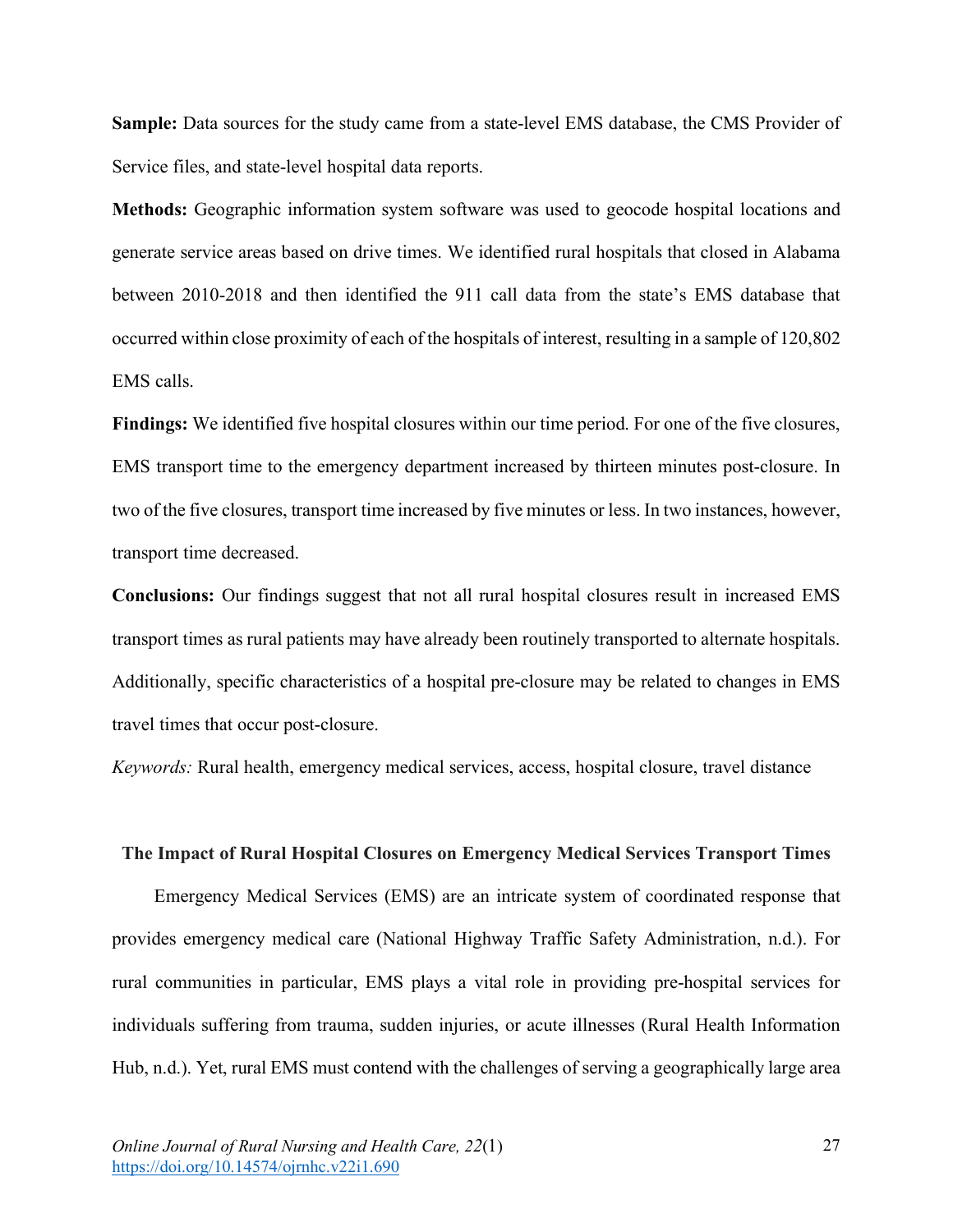that may negatively impact response or transport times. Previous studies have found a number of disparities in trauma care for rural residents (Carr et al., 2017), including double the average response time as their urban counterparts (Mell et al., 2017) and lower patient survival rates (English, 2008).

Since 2012, however, physical access to acute care facilities in rural communities across the nation has decreased significantly as rural hospital closures have increased at an alarming rate. Undoubtedly, the term *rural* remains inexact. The U.S. Census Bureau offers the only official federal definition of rural consisting of all territory, population, and housing units that are located outside of urbanized areas and urban clusters (U.S. Census Bureau, n.d.). Rural hospitals that are located either in a nonmetropolitan country or in an area within a metropolitan county that has a Rural Urban Community Area (RUCA) code of 4 or greater (Freeman et al., 2015). Between 2013 and 2017, U.S. rural hospital closures doubled from the prior five-year period (Cosgrove, 2018), leaving approximately 1.7 million rural residents without access to nearby acute medical services (Kaufman et al., 2016). To date, the total number of rural hospital closures since 2010 now stands at 137, with well over half of all closures occurring in southern states (Sheps Center for Health Services Research [Sheps Center], 2019). The consequences stemming from closures are often severe for the communities they serve (Kaufman et al., 2016; Thomas et al., 2016). Unlike urban hospital closures, in which residents are still left with alternative hospitals in the immediate area, rural hospital closures often leave communities without proximal acute medical services (Kaufman et al., 2016). Already faced with long EMS response times (Mell et al., 2017), rural residents may also face longer EMS transport times as a result of rural hospital closures.

Recent studies on the impact of rural hospital closures on EMS times have been linked to increased transport and total activation time (Miller et al., 2020; Troske & Davis, 2019).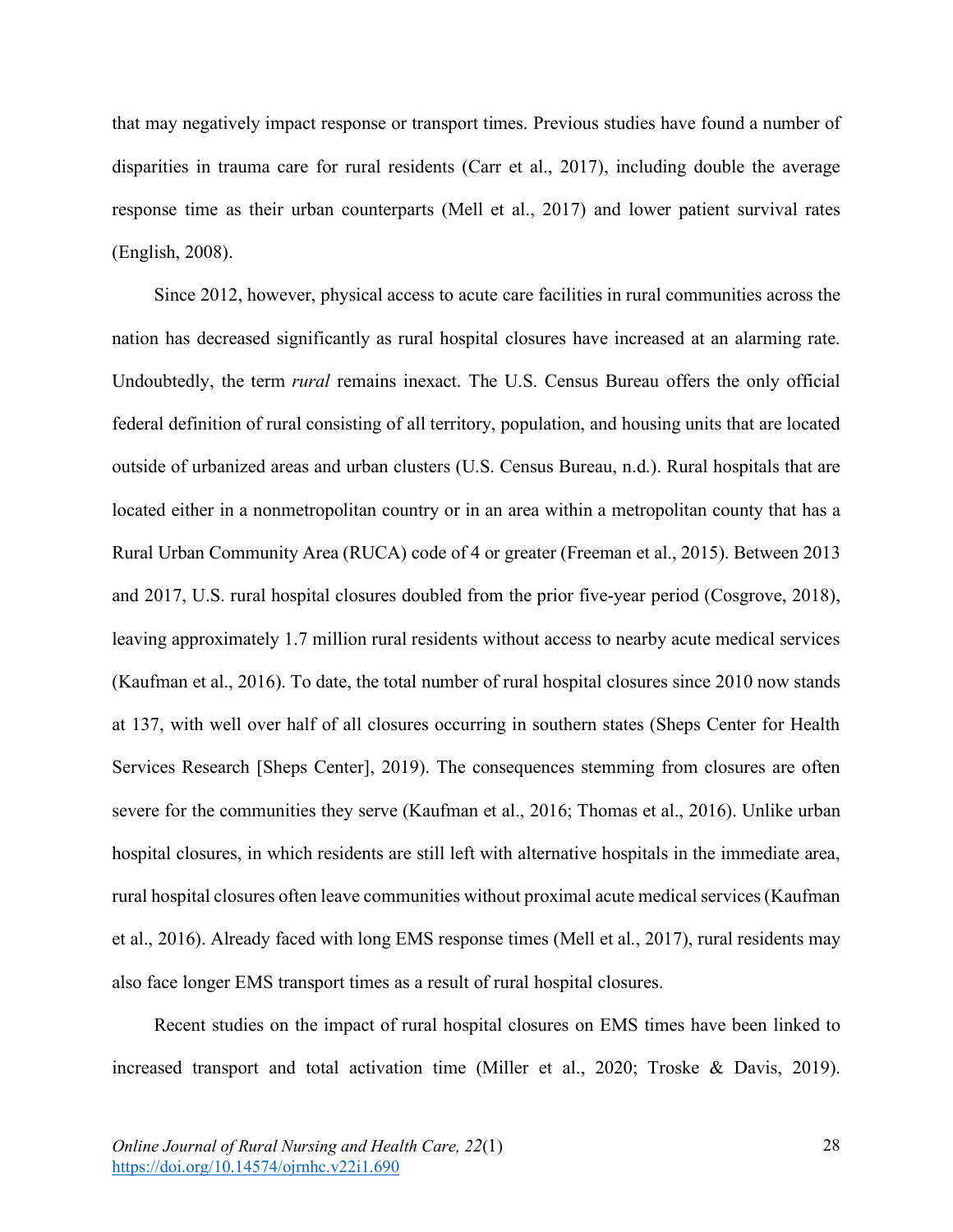Specifically, Troske and Davis (2019) estimate that rural patients in the U.S. spend an additional 11 minutes in EMS transport a year after the closure of a hospital. In Miller et al. (2020), the authors found that rural hospital closures resulted in greater transport and activation times. Although these two studies offer valuable insights on the impact of rural hospital closures on EMS times, there are a number of limitations that may influence their findings. For example, these studies relied on secondary data from the National EMS Information System (NEMSIS), a national database to which states voluntarily submit EMS data. NEMSIS is considered a convenience sample as not all states participate and/or submit complete data. Also, NEMSIS does not release geographic information such as street addresses or the name of the destination hospital, but rather only zip codes, leaving researchers to make a number of assumptions related to travel distance. Furthermore, these two studies relied on average transport time for all rural closure areas and Euclidean distances rather than driving distances, respectively, which in certain cases may significantly alter conclusions. Therefore, the methods in these two studies do not offer an opportunity to tease out the nuances of each rural hospital closure and may result in an inaccurate or oversimplification of the impact of hospital closures.

The present study aims to address these limitations. Using data from the state of Alabama, we offer a more in-depth, and possibly more accurate, investigation of the impact of rural hospital closures on EMS transport times. Alabama has witnessed a substantial number of closures (Sheps Center, 2019) and has recently been reported to have the highest percentage of financially distressed rural hospitals in the country (Kacik, 2019). Moreover, our study addresses an important factor that is often overlooked in studies examining the impact of closures on EMS transport times – the utilization patterns of a hospital facility prior to that hospital's closing. That is, were EMS routinely transporting patients to these rural hospitals prior to their closure? To answer this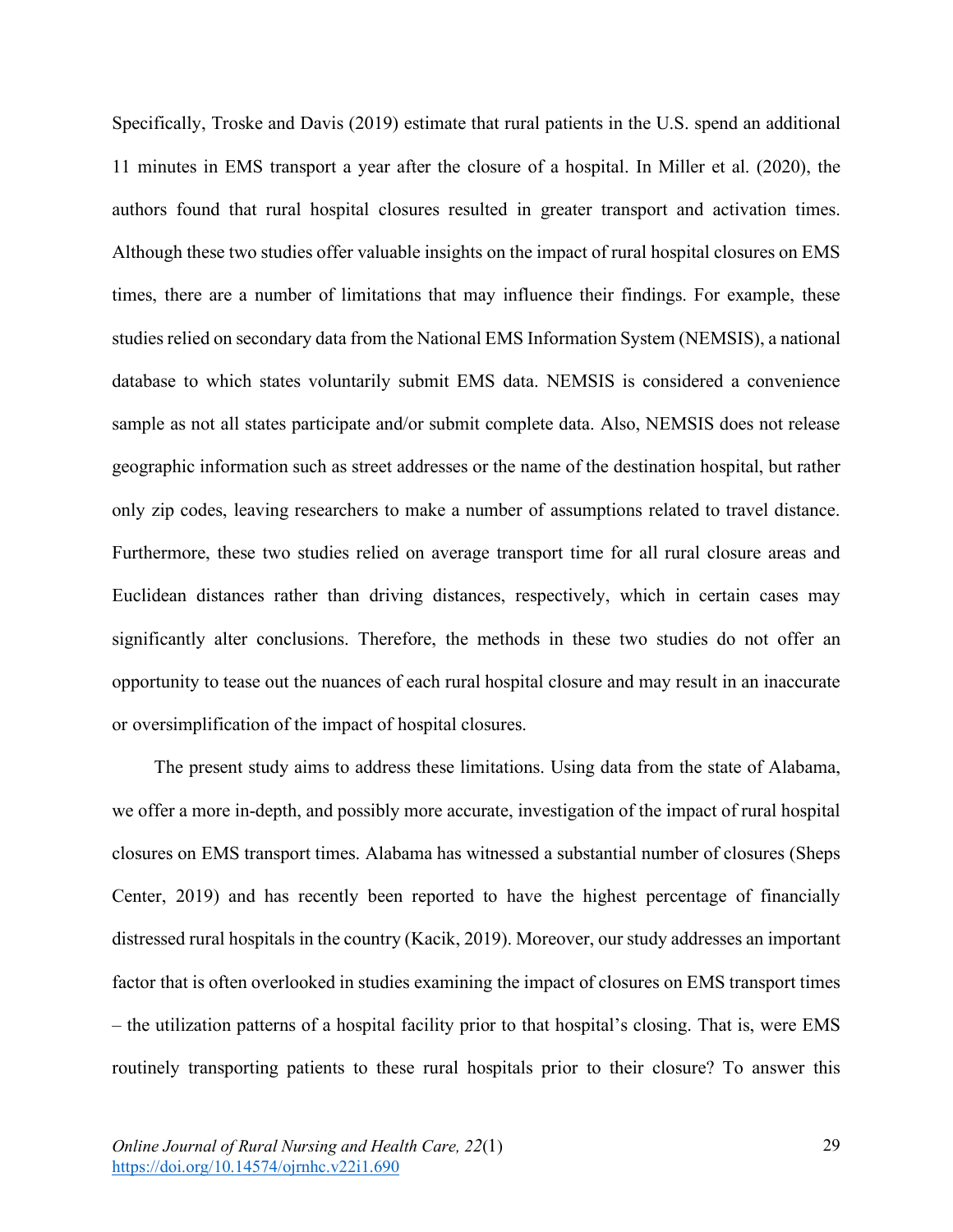question, our study uses several data sources to highlight variations in EMS transport times to alternate hospitals as compared with a pre-closure hospital, how closed hospitals varied based on certain characteristics pre-closure, and how these factors may be related.

#### **Methods**

We used data from the Alabama Department of Public Health's EMS database to examine the impact of rural hospital closures on EMS transport times. Approval for use of the data for this study was through the University of Alabama's Institutional Review Board (18-01-872, FWA # 00004939). The database contains full details of all EMS calls to 911 centers in Alabama including the location of each event and the transport destination location. According to the University of North Carolina Sheps Center (2019), five rural hospitals in Alabama closed between 2010 and 2018. We extracted 911 calls data from the state EMS department that occurred in a zip code within 15 minutes of drive time of each of the five hospitals of interest. We limited our analysis to Advanced Life Support or Basic Life Support services ground transports and excluded transfer calls to capture only unplanned ambulance transports. This resulted in a final sample of 120,802 non-planned EMS calls.

The amount of time between dispatch notification of a 911 call to the hospital arrival time was considered to be the total transport time. Average transport times were then calculated for each of the now closed five rural hospitals one-year pre-closure and one-year post-closure. We used ESRI ArcGIS Pro v2.1 and StreetMap Premium data from HERE© to geocode hospital locations and generate service areas based on drive times. We then spatially joined zip codes that intersected with generated service areas to determine areas potentially affected by a hospital's closure.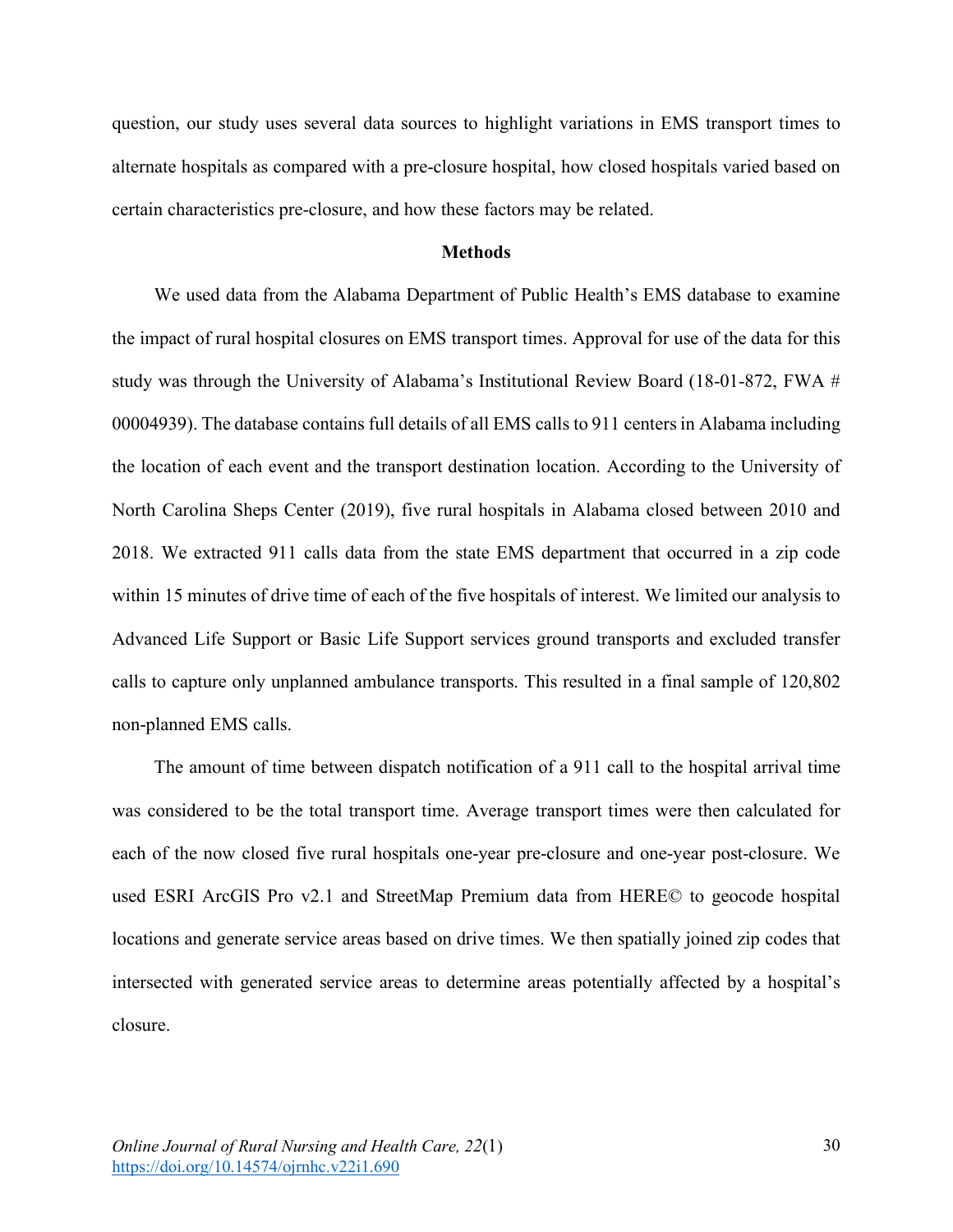Next, we built a linear regression model using SPSS v27 to look at the impact of hospital closure on EMS response times in zip codes within 15 minutes of each hospital that closed. We included direct effects of each hospital, pre- and post-hospital closure, and interactions for each hospital with pre- and post. We used Hartselle Medical Center as a comparison for the dummy variables. Hartselle Medical Center did close but is not considered to be located in a rural area.

#### **Results**

Figure 1 shows the average time from dispatch notification of an event to the arrival time of the ambulance to each hospital one-year pre-closure and one-year post-closure. Findings reveal that transport time changed in an inconsistent manner after hospital closure across the six closed hospitals. In the case of three hospitals, transport times to an alternate hospital increased postclosure by 3, 4, and 13 minutes respectively. The hospital with the largest increase in transport time post-closure (13 minutes) had the highest rate of EMS transports pre-closure (61.2%). In two closure cases, transport times decreased post-closure by four and five minutes, respectively. In each of these situations, there were relatively low rates of pre-closure EMS transports (0.8% and 27.7%).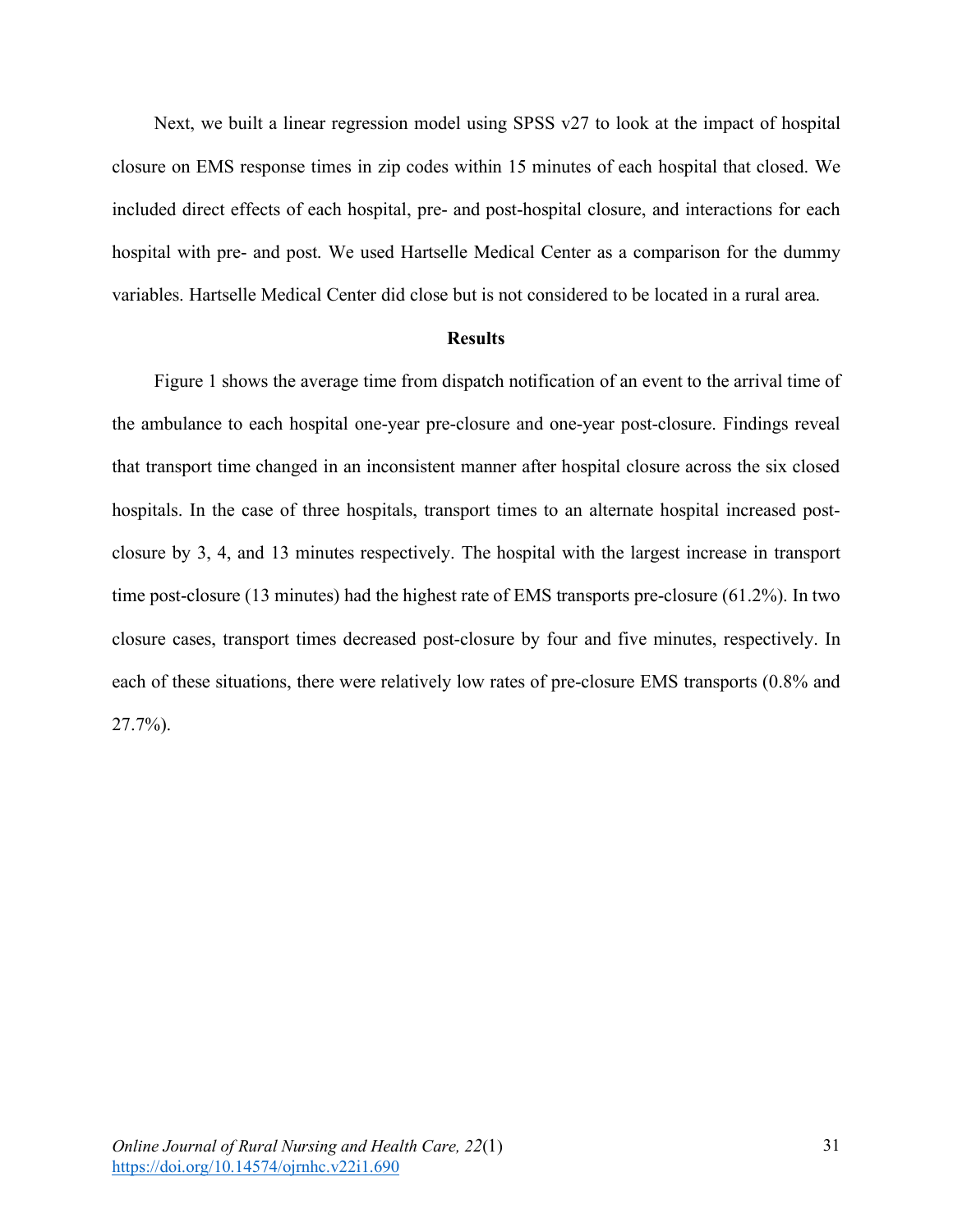# **Figure 1**



*Pre- and Post-Closure EMS Transport Time in Minutes by Hospital* 

Our findings suggest that the impact of closure varied based on the hospital. As shown in Table 1, the pre/post closure variable was not statistically significant. However, all of the interactions of each hospital. and pre/post times, were statistically significant with only one exception. Four of the areas showed a significant increase in transport times post hospital closure. However, the area surrounding Southwest Alabama Medical Center did see a decrease in overall transport time.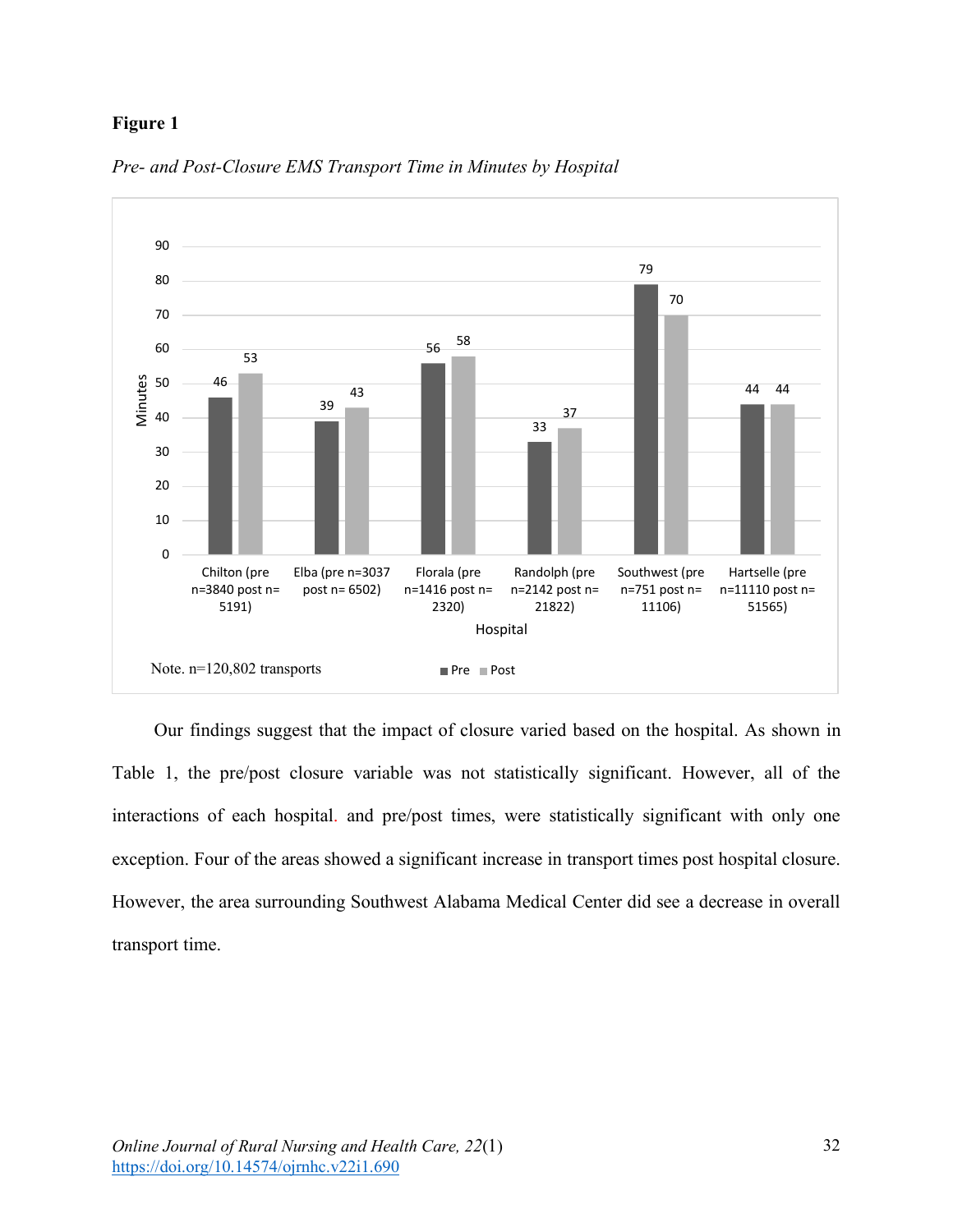# **Table 1**

|                              |           | STD.         |           |            |
|------------------------------|-----------|--------------|-----------|------------|
|                              | B         | <b>ERROR</b> | T         | $p$ -VALUE |
| (CONSTANT)                   | 43.772    | 0.242        | 180.51    | < 0.001    |
| Area Effect                  |           |              |           |            |
| Chilton                      | 2.348     | 0.478        | 4.908     | < 0.001    |
| Elba                         | $-4.859$  | 0.523        | $-9.284$  | < 0.001    |
| Florala                      | 12.139    | 0.721        | 16.832    | < 0.001    |
| Randolph                     | $-10.896$ | 0.603        | $-18.066$ | < 0.001    |
| Southwest                    | 34.819    | 0.964        | 36.132    | < 0.001    |
| <b>TIME EFFECT</b>           |           |              |           |            |
| POST CLOSURE                 | 0.426     | 0.267        | 1.593     | 0.111      |
| Interaction of Area and Time |           |              |           |            |
| Chiltonpost                  | 7.382     | 0.606        | 12.178    | < 0.001    |
| Elbapost                     | 3.484     | 0.622        | 5.601     | < 0.001    |
| Floralapost                  | 1.392     | 0.902        | 1.543     | 0.123      |
| Randolphpost                 | 3.641     | 0.637        | 5.712     | < 0.001    |
| Southwestpost                | $-8.968$  | 1            | $-8.967$  | < 0.001    |

*Difference in Difference Analysis Summary*

Data from the Centers for Medicare and Medicaid Services (CMS, n.d.) Provider of Service files and the Alabama State Health Planning and Development Agency (n.d.) indicates that four of the five closed hospitals had low occupancy rates pre-closure. Only Randolph Medical Center, the closure that resulted in the largest increase in transport time, had a relatively high occupancy rate (54.51%). Randolph was also the only hospital with a comprehensive emergency department offering physician coverage for medical, surgical, obstetric, and anesthesiology services 24 hours a day. One hospital had a substantially higher number of emergency department visits compared to the other four, but its services were limited. And, only one of these hospitals was designated as a trauma center. With the exception of just one hospital, all reported Medicare as constituting half or more of their principal source of payment. Finally, the nearest alternative hospitals for two of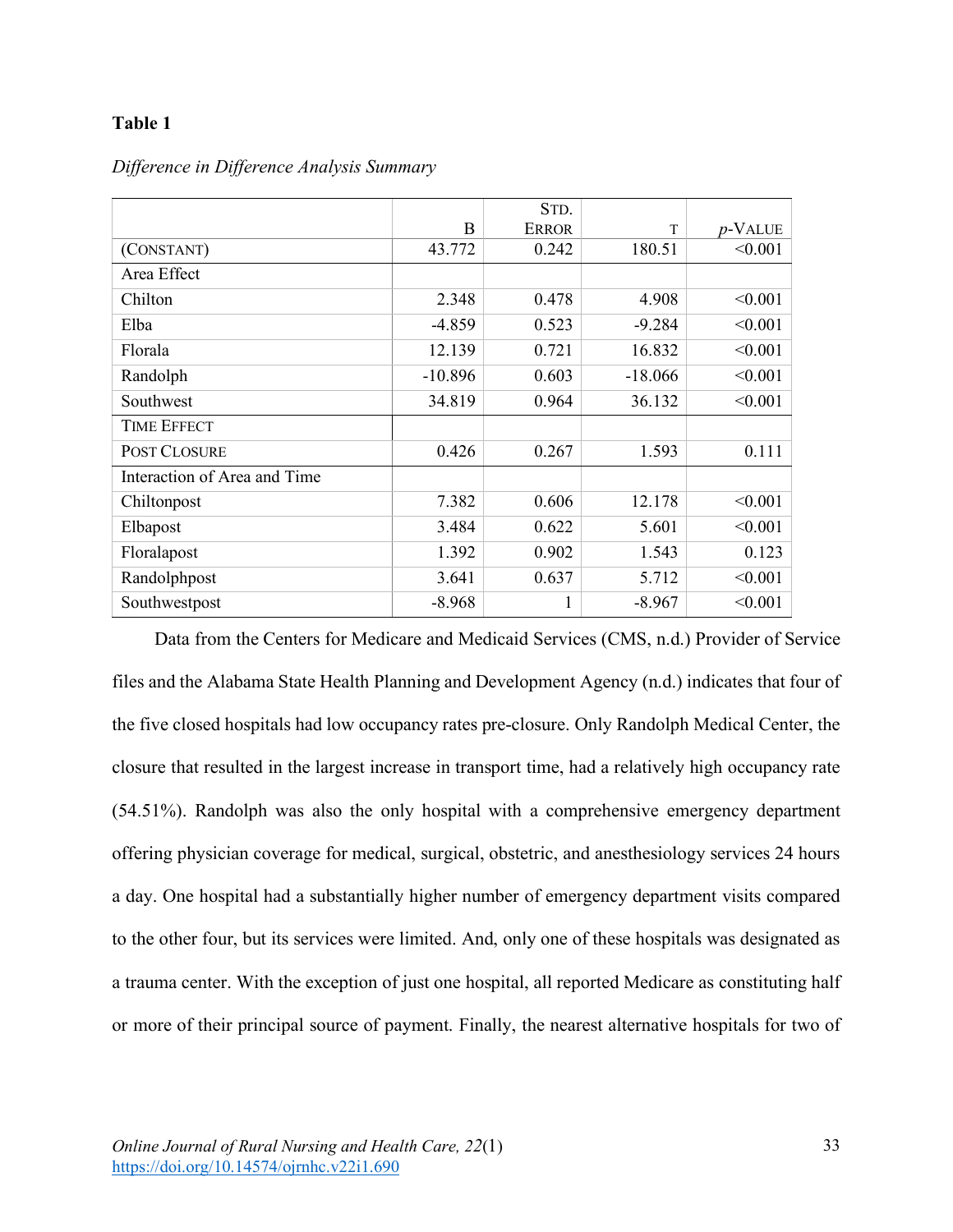the five hospitals were located over 30 miles away. The other three hospitals have alternate hospitals ranging between 11 to 17 miles away.

Additionally, we compared the characteristics and services of each closed hospital to the alternate hospital that saw the largest increase in EMS transport rates from the service destination area post-closure (see Table 2). Overall, these alternate hospitals had greater mean occupancy rates and mean emergency departments visits. Offering obstetrics services and operating an intensive care unit (ICU) for medical and surgical purposes seemed to be the key differences between most alternate and closed hospitals. And finally, none of the five closed hospitals offered obstetrics or ICU services pre-closure.

### **Table 2**

|                                                      | <b>Chilton</b><br><b>Medical</b> | Elba<br>General              | <b>Florala</b><br><b>Memorial</b> | Randolph<br><b>Medical</b> | <b>Southwest</b><br>Alabama |  |  |
|------------------------------------------------------|----------------------------------|------------------------------|-----------------------------------|----------------------------|-----------------------------|--|--|
|                                                      | Center                           | Hospital                     | Hospital                          | <b>Center</b>              | <b>Medical Center</b>       |  |  |
| Alternative Hospital<br>Distance via Google<br>Maps  | 30.8 Miles,<br>32 Minutes        | 16.9<br>Miles, 22<br>Minutes | 31.4 Miles,<br>39 Minutes         | 11.6 Miles,<br>13 Minutes  | 17.3 Miles, 20<br>Minutes   |  |  |
| <b>Hospital Characteristics</b>                      |                                  |                              |                                   |                            |                             |  |  |
| Ownership                                            | <b>LLC</b>                       | Healthcare<br>Authority      | Corporation                       | Healthcare<br>Authority    | <b>LLC</b>                  |  |  |
| Occupancy Rate                                       | 12.4%                            | 22%                          | 15.4%                             | 54.5%                      | 14.1%                       |  |  |
| Licensed Capacity                                    | 60                               | 20                           | 23                                | 35                         | 49                          |  |  |
| Type of ED                                           | Limited                          | Essentially<br>Prompt        | Essentially<br>Prompt             | Comprehens<br>ive          | Essentially<br>prompt       |  |  |
| Number of ED visits                                  | 14,051                           | 4,984                        | 2,413                             | 5,041                      | 7,087                       |  |  |
| Designated Trauma<br>Center                          | no                               | no                           | no                                | no                         | yes                         |  |  |
| Percent of Discharges by Principal Source of Payment |                                  |                              |                                   |                            |                             |  |  |
| % Medicare                                           | 68.6%                            | 44.8%                        | 73.3%                             | 61.7%                      | 50.5%                       |  |  |
| % Medicaid                                           | 8.9%                             | 25.4%                        | 2.9%                              | 12.4%                      | 19.5%                       |  |  |
| <b>Hospital Services</b>                             |                                  |                              |                                   |                            |                             |  |  |

*Characteristics of and Services Offered by Closed Hospitals*

*Online Journal of Rural Nursing and Health Care, 22*(1) https://doi.org/10.14574/ojrnhc.v22i1.690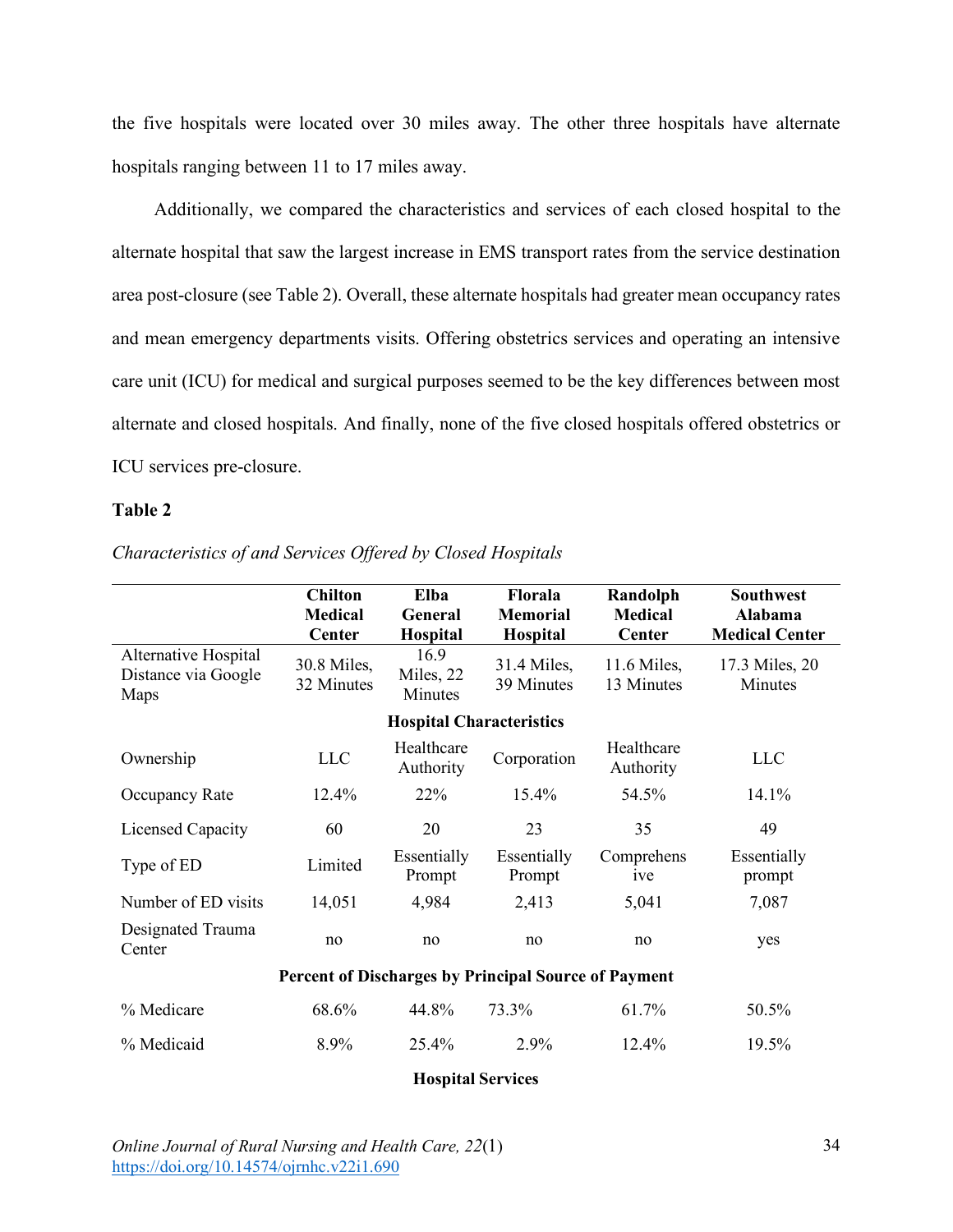|                             | <b>Chilton</b><br><b>Medical</b><br>Center | Elba<br>General<br><b>Hospital</b> | <b>Florala</b><br><b>Memorial</b><br><b>Hospital</b> | Randolph<br><b>Medical</b><br>Center | <b>Southwest</b><br>Alabama<br><b>Medical Center</b> |
|-----------------------------|--------------------------------------------|------------------------------------|------------------------------------------------------|--------------------------------------|------------------------------------------------------|
| Obstetrics                  | no                                         | no                                 | no                                                   | no                                   | no                                                   |
| Cardiac<br>Catheterization  | no                                         | no                                 | no                                                   | no                                   | no                                                   |
| <b>Inpatient Surgery</b>    | yes                                        | no                                 | no                                                   | yes                                  | yes                                                  |
| Psychiatric (Inpatient)     | no                                         | no                                 | no                                                   | yes                                  | no                                                   |
| Psychiatric<br>(Emergency)  | no                                         | no                                 | no                                                   | no                                   | no                                                   |
| <b>ICU</b> Medical/Surgical | no                                         | no                                 | no                                                   | no                                   | no                                                   |
| Neurological                | no                                         | no                                 | no                                                   | no                                   | no                                                   |

Note. Type of ED definitions: Comprehensive - comprehensive 24 hour hours a day, including in hospital physician coverage for medical, surgical, obstetric, and anesthesiology services; Limited - limited by lack of immediate coverage in some major specialties, but a physician is always present in the emergency area and a surgeon is immediately available for consultation, other specialists are on call with 5-30 minutes; Essentially prompt - essentially prompt emergency care available at all times with basic medical and surgical service usually supplied within 30 minutes or less. Certain clinical problems are always immediately transferred to another facility, while others may require specific assessment before transfer.

### **Discussion**

Although a number of studies have examined the impact of hospital closures on travel times to emergency department services (Buchmueller et al., 2006; Hsia & Shen, 2011; Kaufman et al., 2016), few have used data that identifies the address from which the 911 call originated and the destination hospital, allowing for the accurate driving distance calculation. Thus, our study offers a more detailed and accurate assessment of actual EMS travel times.

We believe that in most health policy arenas, the general consensus considers rural hospital closures as detrimental to the residents in the communities they serve, potentially increasing mortality rates from lack of proximal access to emergency services. Indeed, in many communities a rural hospital closure may result in residents having to travel greater distances for care. Also, greater travel times for EMS have been linked to increased deaths from heart attacks and unintentional injuries (Sheps Center, 2019). Accordingly, a recent study investigating rural and urban emergency department (ED) utilization patterns between 2005 and 2016 found a substantial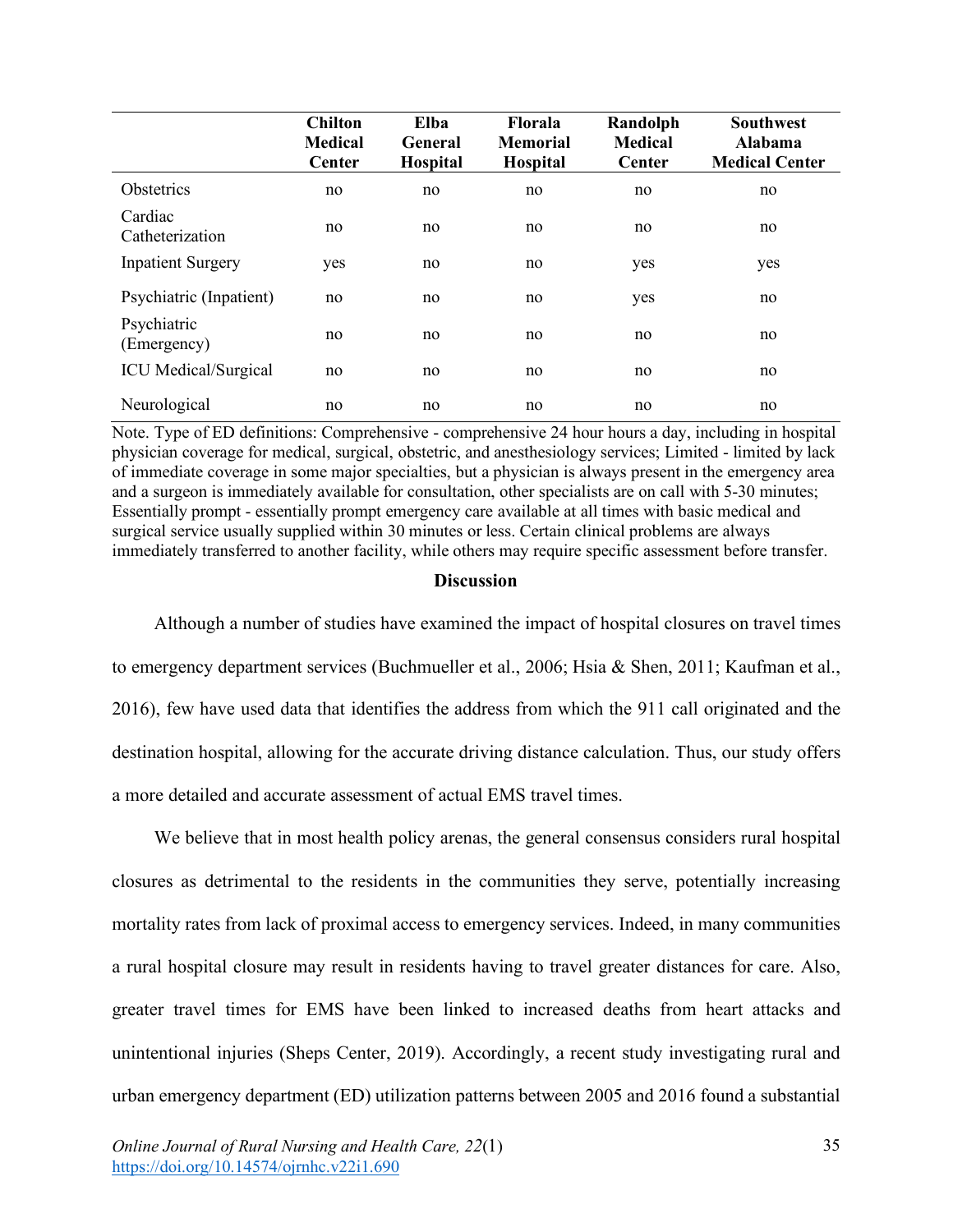increase in rural ED utilization, accounting for nearly one-fifth of all U.S. ED visits (Greenwood-Ericksen & Kocher, 2019). However, our analysis of the impact of rural hospital closures on EMS transport times in Alabama suggests this may not be the case for every rural hospital. Some areas may have alternate hospitals within the same distance, or closer, as revealed in the data from two hospitals in our sample. Additionally, a recent study examining the impact of hospital closures on geographic access in the Southeast U.S. suggests that it is possible to mitigate the adverse effects of hospital closures (Burkey et al., 2017). Using optimization modeling techniques, the authors analyzed the potential impact of hospital closures and found that using a strategic approach, a limited number of hospital closures in a given state may not adversely affect geographical access or quality of care.

Our findings also suggest that the impact of rural hospital closures on EMS transport times may be related to hospital utilization patterns prior to closure. Given this consideration, prospective patients may have preferred to utilize the services of alternative hospitals prior to their local hospital's closure. Only one of the hospitals in our sample had a high rate of EMS transports to it pre-closure, and this was the hospital service area that saw a high increase in transport time postclosure. As financial challenges continue to plague rural hospitals, few are able to offer a full array of services (Escarce & Kapur, 2009), especially compared with larger facilities in more populated areas. Consequently, rural residents may prefer to receive care at other facilities, including those at a greater distance to their homes. Thus, it is important to consider the types and breadth of services offered by a rural hospital and the EMS transfer patterns pre-closure to accurately assess the impact a rural hospital closure may have on future EMS transfer times.

While our analysis focused on EMS transport times, rural hospital closures may impact other EMS outcome measures, such as increased demand for transports, changes in waiting times, the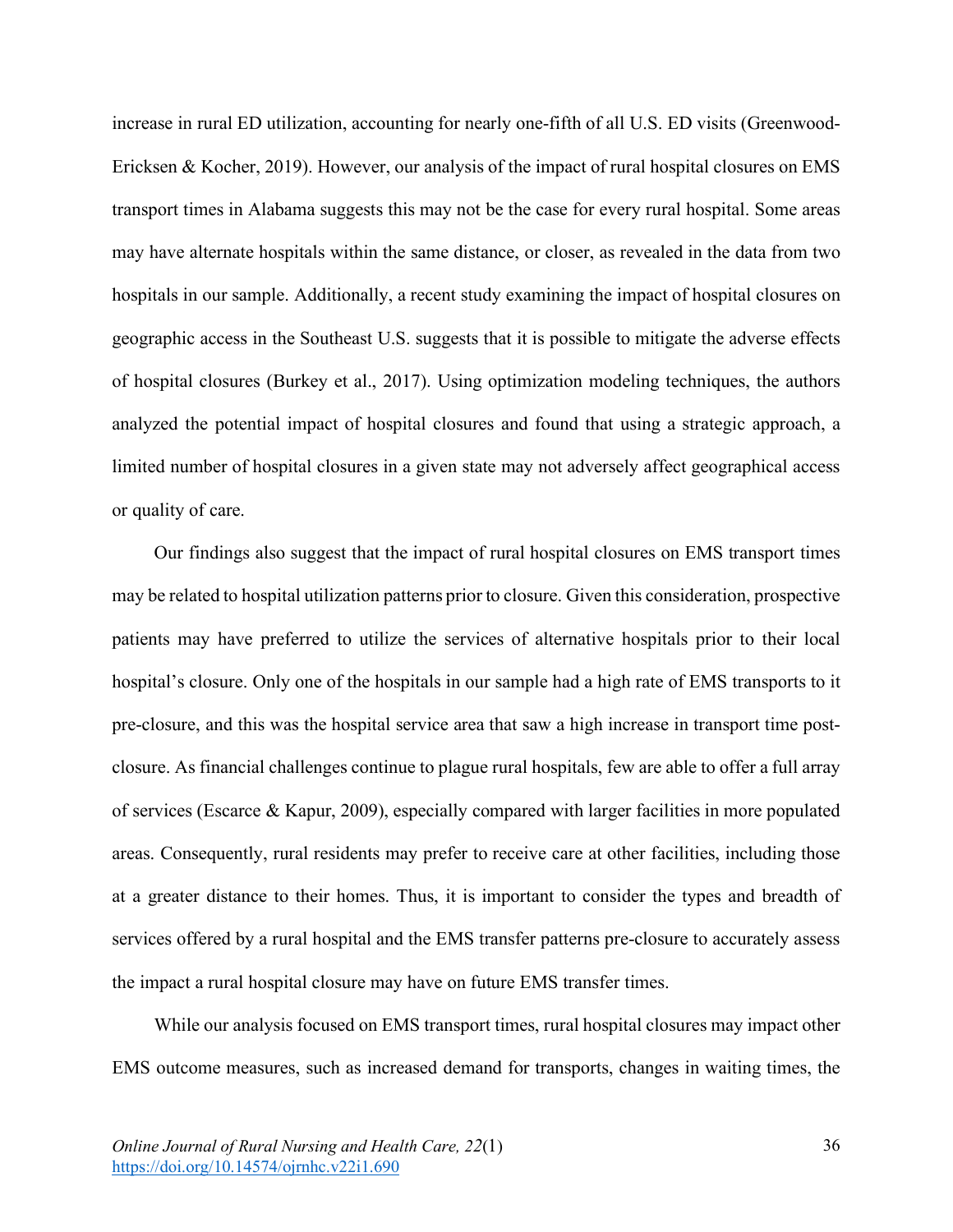time spent waiting to transfer care from the ambulance to the ED staff, or the time from the arrival of the ambulance to the hospital to when it leaves to resume service (El Sayed, 2012). These time points may be critical to EMS agencies as they optimally staff their organizations to provide the timeliest response to patients. Therefore, we believe that an in-depth analysis of EMS data is critical to providing high quality care to communities. Policymakers, planners, and researchers advocating for rural hospitals should consider using EMS data, whether from their state (which in our case had richer data) or from the NEMSIS database, to prioritize efforts to save rural hospitals at risk for closure that are providing emergency care to their communities. EMS data could also be used to identify rural hospitals that may need additional support in order to provide emergency care to their communities.

As with most studies, ours is not without limitations. First, as with any spatial analysis of this nature, we cannot infer causation. It is possible that other factors coincided with the hospital closures that could have influenced the results generated. Second, the service area generated for each hospital was based on the zip code. Thus, we were limited by zip code centroid. The area of some zip codes extended beyond the 15-minute service area in analyses due to missing data. Data submitted to the state varies a great deal by time and by EMS provider, thus, it is unclear how missing data could impact the findings. Finally, our findings are limited to rural hospital closures in one state, and thus may not be generalizable to other states, and our sample size was rather small, with only six hospitals under consideration.

### **Conclusion**

For most health emergencies, timely access to medical care is a critical factor in the successful resolution of the medical event. Rural hospital closures are often detrimental to the communities they serve, resulting in some residents having to travel greater distances for care.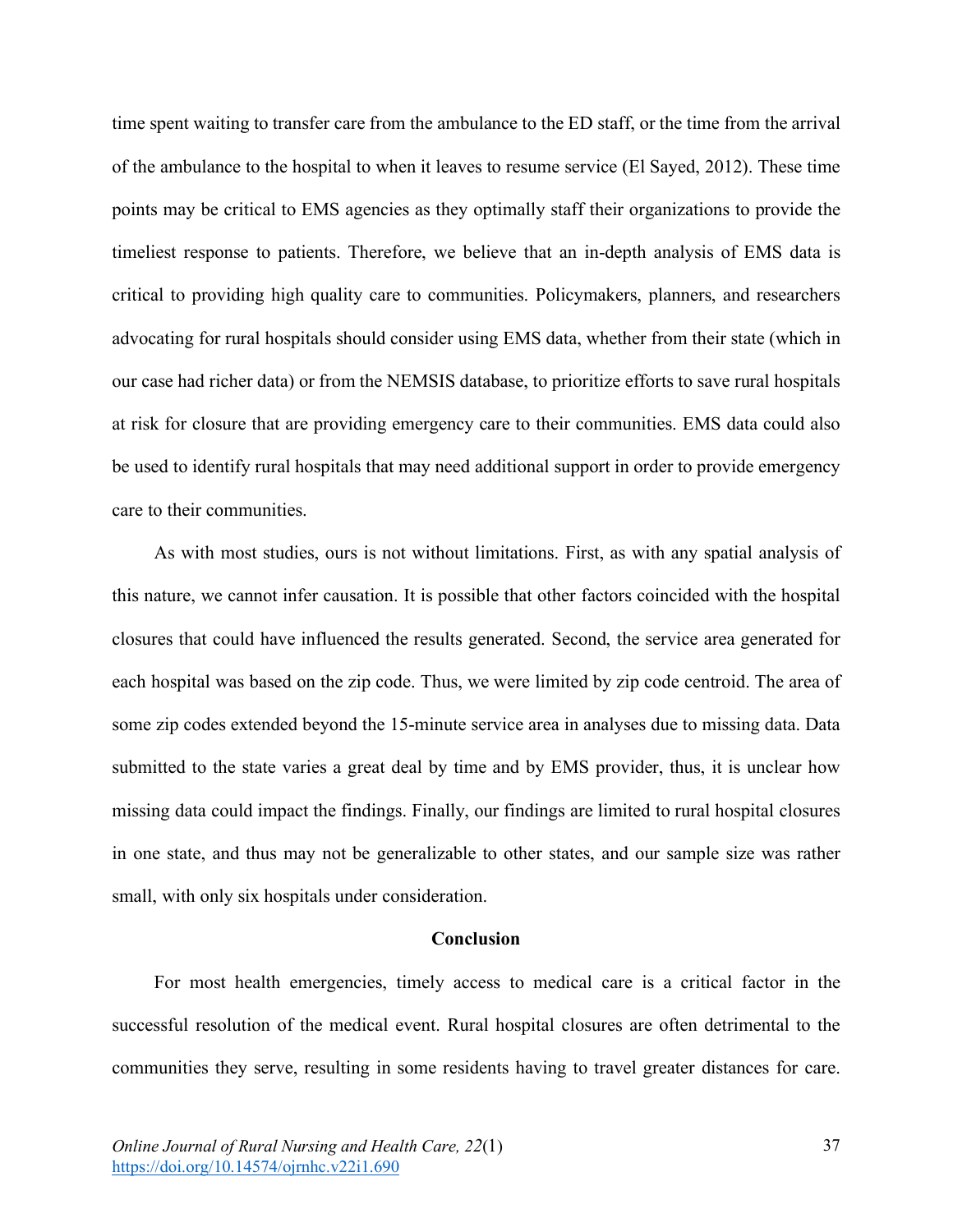With an estimated 700 rural hospitals at a high risk of closure (Seigel, 2019), the need to understand the impact that these closures may have on EMS transport times to an alternate facility is critical. Using optimization modeling techniques, the present study suggests that not all rural hospital closures result in adverse effects to the community or its residents. Our findings indicate that some rural hospital closures may actually result in a decrease in post-closure EMS transport time. Thus, the impact that a rural hospital closure may have on its community may depend on several factors, including utilization and EMS travel patterns prior to closure. That said, in some communities where a rural hospital has closed, that hospital may not have been a facility of choice pre-closure for many in the community. Policymakers should consider the inclusion of this particular factor when determining the effects of hospital closures on the medical and economic well-being of the rural communities they serve.

### **References**

- Alabama State Health Planning and Development Agency. (n.d.). *Certificate of Need Review Board*. http://www.shpda.state.al.us/datadivision/pricing.aspx
- Buchmueller, T. C., Jacobson, M., & Wold, C. (2006). How far to the hospital?: The effect of hospital closures on access to care. *Journal of Health Economics, 25*(4), 740-761. https://doi.org/10.1016/j.jhealeco.2005.10.006
- Burkey, M. L., Bhadury, J., Eiselt, H. A., & Toyoglu, H. (2017). The impact of hospital closures on geographical access: Evidence from four southeastern states of the United States. *Operations Research Perspectives, 4*, 56-66. https://doi.org/10.1016/j.orp.2017.03.003
- Carr, B. G., Bowman, A. J., Wolff, C. S., Mullen, M. T., Holena, D. N., Branas, C. C., & Wiebe, D. J. (2017). Disparities in access to trauma care in the United States: A population-based analysis. *Injury, 48*(2), 332-338. https://doi.org/10.1016/j.injury.2017.01.008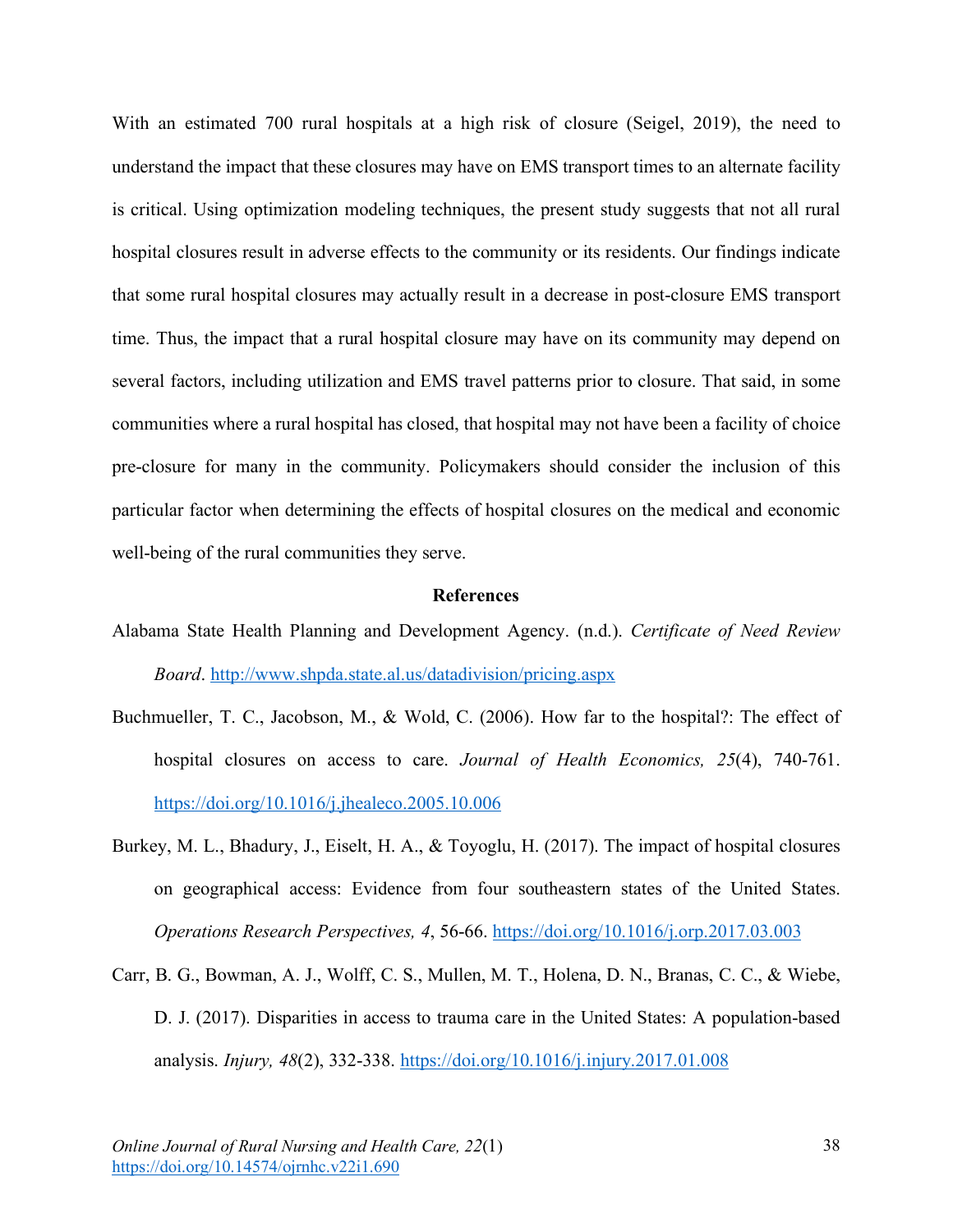- Centers for Medicare and Medicaid Services. (n.d.). *Provider of services current files*. https://www.cms.gov/Research-Statistics-Data-and-Systems/Downloadable-Public-Use-Files/Provider-of-Services/
- Cosgrove, J. (2018). Rural hospital closures: Number and characteristics of affected hospitals and contributing factors. *GAO Reports*. https://www.gao.gov/products/gao-18-634
- El Sayed, M. J. (2012). Measuring quality in emergency medical services: A review of clinical performance indicators. *Emergency Medicine International, 2012.* Article 16. https://doi.org/10.1155/2012/161630
- English, F. (2008). Improving cardiac survival rates in rural communities by ownership of health: What the evidence shows. *Journal of Emergency Primary Health Care, 6*(3). https://ajp.paramedics.org/index.php/ajp/article/download/465/465/0
- Escarce, J. J., & Kapur, K. (2009). Do patients bypass rural hospitals?: Determinants of inpatient hospital choice in rural California. *Journal of Health Care for the Poor and Underserved, 20*(3), 625-644. https://doi.org/10.1353/hpu.0.0178
- Freeman, V. A., Thompson, K., Howard, H. A., Randolph, R., & Holmes, G. M. (2015). The 21<sup>st</sup> century rural hospital. North Carolina Rural Health Research Program, Cecil G. Sheps Center for Health Services Research. https://www.shepscenter.unc.edu/wpcontent/uploads/2015/02/21stCenturyRuralHospitalsChartBook.pdf
- Greenwood-Ericksen, M. B., & Kocher, K. (2019). Trends in emergency department use by rural and urban populations in the United States. *JAMA Network Open, 2*(4). Article e191919. https://doi.org/10.1001/jamanetworkopen.2019.1919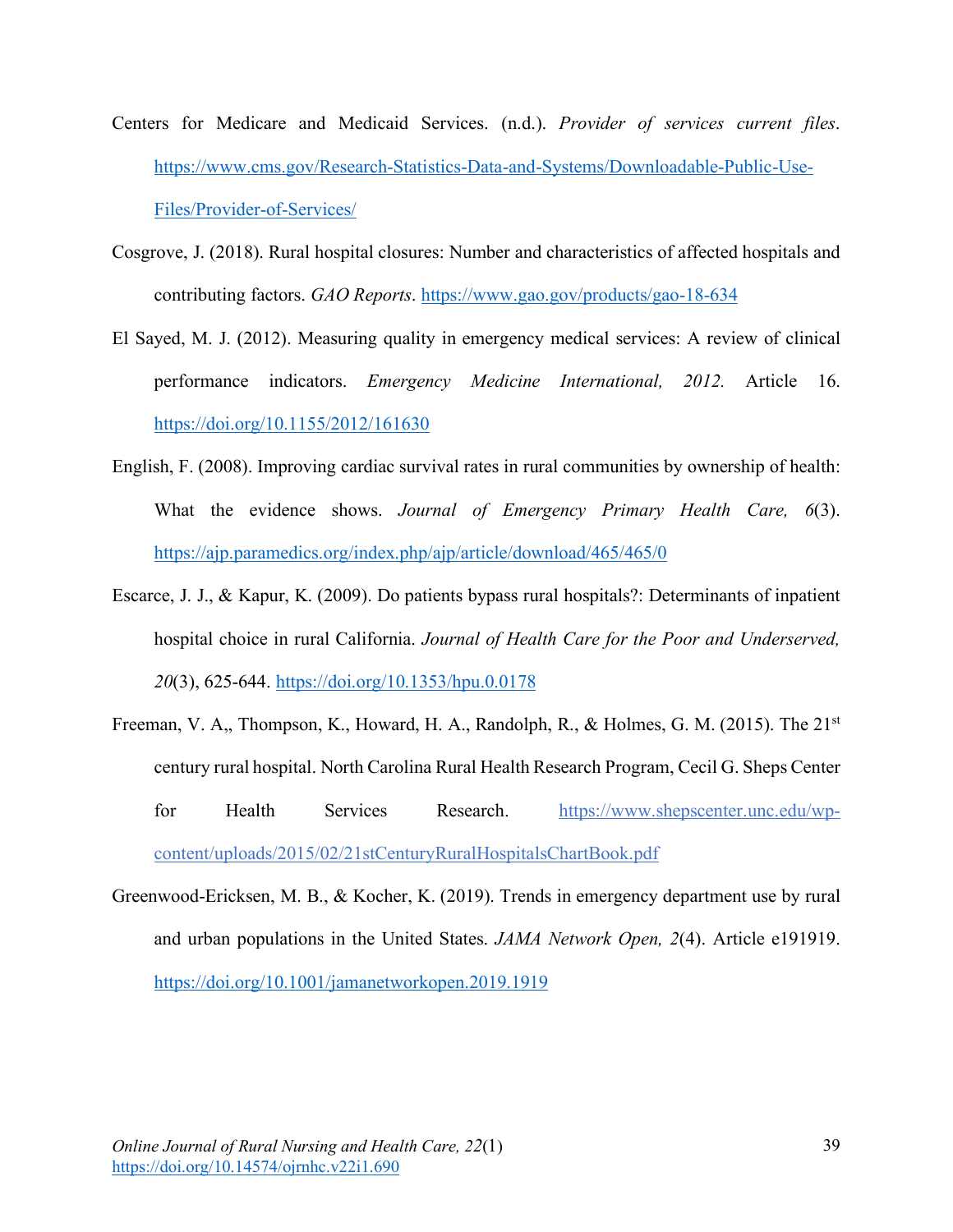- Hsia, R. Y., & Shen, Y. C. (2011). Rising closures of hospital trauma centers disproportionately burden vulnerable populations. *Health Affairs, 30*(10), 1912-1920. https://doi.org/10.1377/ hlthaff.2011.0510
- Kacik, A. (2019). Nearly a quarter of rural hospital are on the brink of closure. *Modern Healthcare*. https://www.modernhealthcare.com/article/20190220/NEWS/190229999/nearly-a-quarterof-rural-hospitals-are-on-the-brink-of-closure
- Kaufman, B. G., Thomas, S. R., Randolph, R. K., Perry, J. R., Thompson, K. W., Holmes, G. M. & Pink, G. H. (2016). The rising rate of rural hospital closures. *The Journal of Rural Health, 32*(1), 35-43. https://doi.org/10.1111/jrh.12128
- Mell, H. K., Mumma, S. N., Hiestand, B., Carr, B. G., Holland, T. & Stopyra, J. (2017). Emergency medical services response times in rural, suburban, and urban areas. *JAMA Surgery, 152*(10), 983-984. https://doi.org/10.1001/jamasurg.2017.2230
- Miller, K. E., James, H. J., Holmes, G. M., & Van Houtven, C. H. (2020). The effect of rural hospital closures on emergency medical service response and transport times. *Health Services Research, 55*(2), 288-300. https://doi.org/10.1111/1475-6773.13254
- National Highway Traffic Safety Administration. (n.d.). *What is EMS?* https://www.ems.gov/whatisems.html
- Rural Health Information Hub. (n.d.). *Rural emergency medical services (EMS) and trauma*. Retrieved April 16, 2021 from https://www.ruralhealthinfo.org/topics/emergency-medicalservices
- Seigel, J. (2019). *Rural hospital closures rise to ninety-eight*. National Rural Health Association. https://www.ruralhealthweb.org/blogs/ruralhealthvoices/february-2019/rural-hospital-

closures-rise-to-ninety-seven